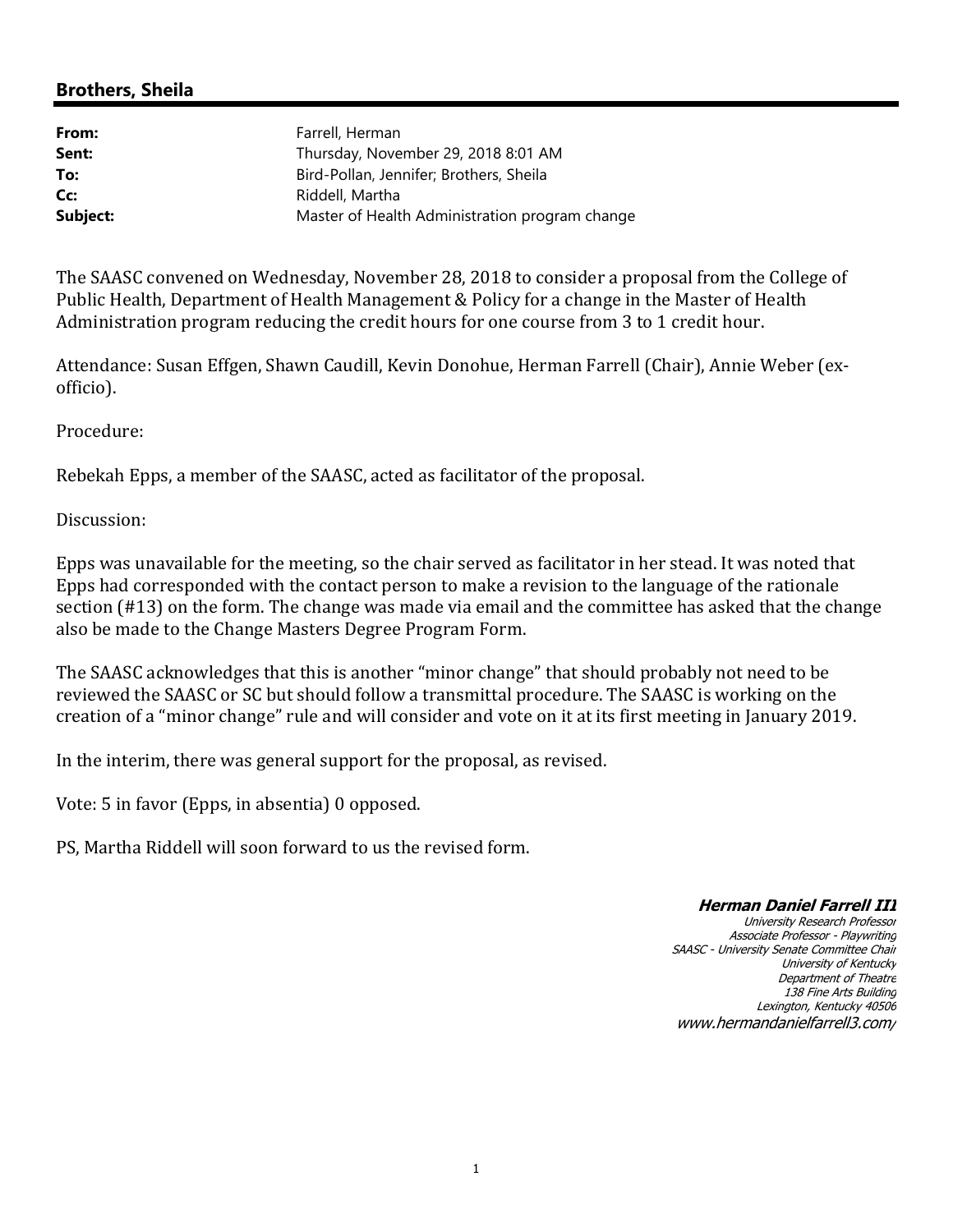### **CHANGE MASTERS DEGREE PROGRAM FORM**

#### **1. GENERAL INFORMATION**

| College:                                                                                                         | <b>Public Health</b> |                                    | Department:            |              | Health Management & Policy |                        |
|------------------------------------------------------------------------------------------------------------------|----------------------|------------------------------------|------------------------|--------------|----------------------------|------------------------|
| <b>Current Major Name:</b>                                                                                       |                      | <b>Health Administration</b>       | Proposed Major Name:   |              |                            |                        |
| <b>Current Degree Title:</b>                                                                                     |                      | Master of Health<br>Administration | Proposed Degree Title: |              |                            |                        |
| Proposed Formal Option(s):<br>Formal Option(s):                                                                  |                      |                                    |                        |              |                            |                        |
| Specialty Fields w/in<br><b>Proposed Specialty Fields</b>                                                        |                      |                                    |                        |              |                            |                        |
| Formal Option:                                                                                                   | w/in Formal Options: |                                    |                        |              |                            |                        |
| Date of Contact with Associate Provost for Academic Administration <sup>1</sup> :<br>February, 2018              |                      |                                    |                        |              |                            |                        |
| CIP Code <sup>1</sup> :<br>Bulletin (yr & pgs):<br>51.0701<br>February 19, 2018<br>Today's Date:                 |                      |                                    |                        |              |                            |                        |
| Commission on Accreditation of Healthcare Management Education<br>Accrediting Agency (if applicable):            |                      |                                    |                        |              |                            |                        |
| Specific Date <sup>2</sup> :<br>Semester following approval.<br>Requested Effective Date:<br>$\mathbb{X}$<br>OR. |                      |                                    |                        |              |                            |                        |
| Dept. Contact Person:                                                                                            |                      | Martha C. Riddell, DrPH            | Phone:                 | 859-218-2012 | Email:                     | martha.riddell@uky.edu |

#### **2. CHANGE(S) IN PROGRAM REQUIREMENTS**

 $\overline{a}$ 

|    |                                                                                      | Current                   | Proposed                   |  |  |  |  |
|----|--------------------------------------------------------------------------------------|---------------------------|----------------------------|--|--|--|--|
|    |                                                                                      |                           |                            |  |  |  |  |
| 1. | Number of transfer credits allowed                                                   | 25% of Course Work        | Same                       |  |  |  |  |
|    | (Maximum is Graduate School limit of 9 hours or 25% of course work)                  |                           |                            |  |  |  |  |
|    |                                                                                      |                           |                            |  |  |  |  |
| 2. | Residence requirement (if applicable)                                                |                           |                            |  |  |  |  |
|    |                                                                                      |                           |                            |  |  |  |  |
| 3. | Language(s) and/or skill(s) required                                                 |                           |                            |  |  |  |  |
|    |                                                                                      |                           |                            |  |  |  |  |
| 4. | Termination criteria                                                                 |                           |                            |  |  |  |  |
| 5. | Plan A Degree Plan requirements <sup>3</sup> (thesis)                                |                           |                            |  |  |  |  |
|    |                                                                                      |                           |                            |  |  |  |  |
| 6. | Plan B Degree Plan requirements <sup>3</sup> (non-thesis)                            |                           |                            |  |  |  |  |
|    |                                                                                      |                           |                            |  |  |  |  |
| 7. | Distribution of course levels required                                               |                           |                            |  |  |  |  |
|    | (At least one-half must be at 600+ level & two-thirds must be in organized courses.) |                           |                            |  |  |  |  |
|    |                                                                                      |                           |                            |  |  |  |  |
| 8. | Required courses (if applicable)                                                     | CPH 600(3), CPH 682(3),   | $CPH 600(3)$ , CPH 682(3), |  |  |  |  |
|    |                                                                                      | CPH 655(3), CPH 687(3),   | CPH 655(3), CPH 687(3),    |  |  |  |  |
|    |                                                                                      | CPH 663(3), CPH 684 (2),  | CPH 663(1), CPH 684 (2),   |  |  |  |  |
|    |                                                                                      | CPH 688(1), CPH 681 (3),  | CPH 688(1), CPH 681 (3),   |  |  |  |  |
|    |                                                                                      | CPH 658 (3), CPH 683 (3), | CPH 658 (3), CPH 683 (3),  |  |  |  |  |
|    |                                                                                      | CPH 652 (3), CPH 780 (3), | CPH 652 (3), CPH 780 (3),  |  |  |  |  |
|    |                                                                                      | CPH 781 (2), CPH 785 (3), | CPH 781 (2), CPH 785 (3),  |  |  |  |  |
|    |                                                                                      | CPH 605 (3), CPH 787 (1), | CPH 605 (3), CPH 787 (1),  |  |  |  |  |

<sup>1</sup> Prior to filling out this form, you MUST contact the Associate Provost for Academic Administration (APAA). If you do not know the CIP code, the APAA can provide you with that during the contact.

<sup>&</sup>lt;sup>2</sup> Program changes are typically made effective for the semester following approval. No changes will be made effective until all approvals are received.

<sup>&</sup>lt;sup>3</sup> If there is only one plan for the degree, plans involving a thesis (or the equivalent in studio work, etc.) should be discussed under Plan A and those not involving a thesis should be discussed under Plan B.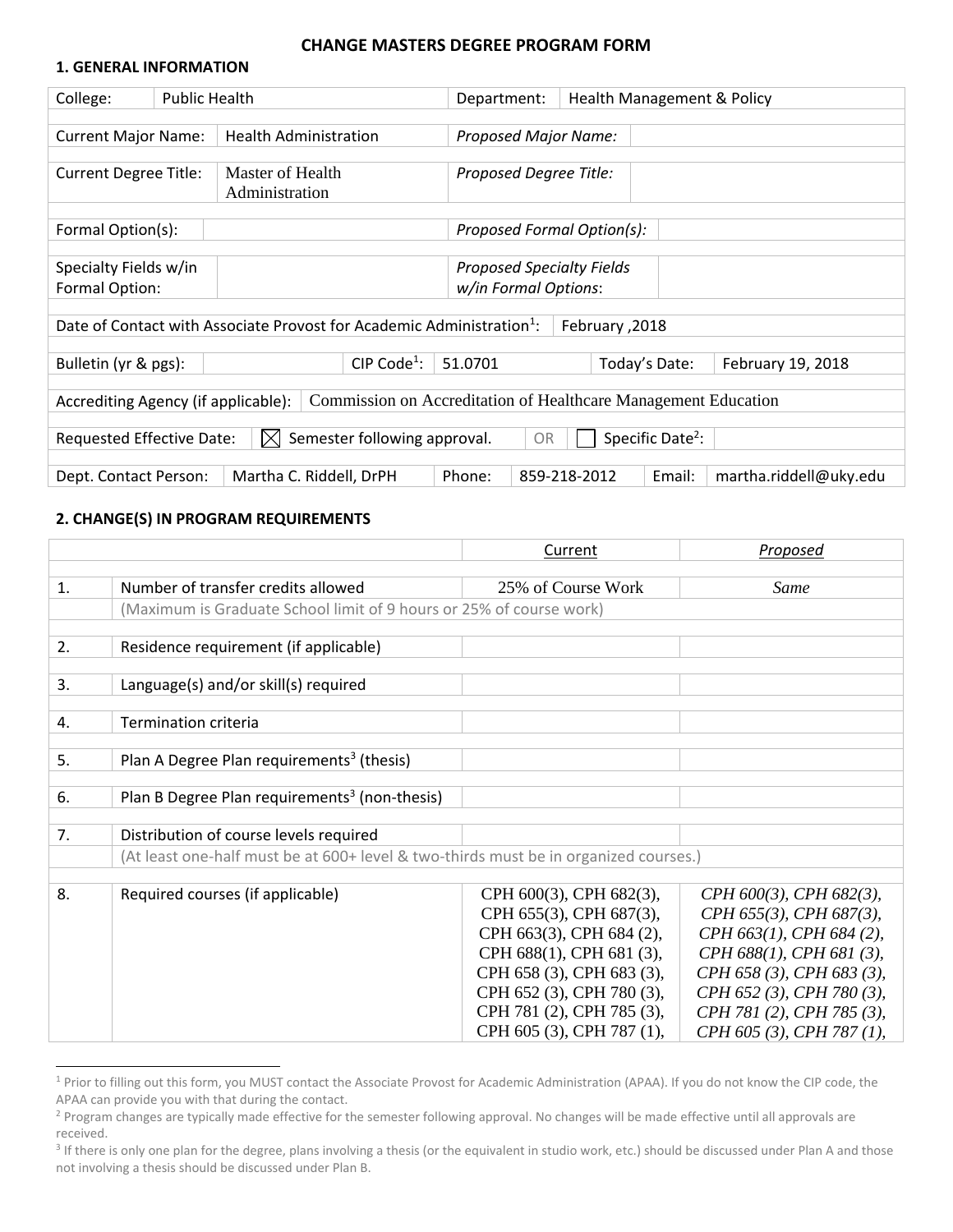## **CHANGE MASTERS DEGREE PROGRAM FORM**

|     |                                                                                                                 | CPH 782 (3), CPH 784 (2), | CPH 782 (3), CPH 784 (2), |  |  |
|-----|-----------------------------------------------------------------------------------------------------------------|---------------------------|---------------------------|--|--|
|     |                                                                                                                 | Electives (5 total)       | Electives (5 total)       |  |  |
|     |                                                                                                                 |                           |                           |  |  |
| 9.  | Required distribution of courses within                                                                         |                           |                           |  |  |
|     | program (if applicable)                                                                                         |                           |                           |  |  |
|     |                                                                                                                 |                           |                           |  |  |
| 10. | Final examination requirements                                                                                  | Integrative Final Exam or |                           |  |  |
|     |                                                                                                                 | Capstone                  | Same                      |  |  |
|     |                                                                                                                 |                           |                           |  |  |
| 11. | Explain whether the proposed changes to the program (as described in sections 1 to 10) involve courses          |                           |                           |  |  |
|     |                                                                                                                 |                           |                           |  |  |
|     | offered by another department/program. Routing Signature Log must include approval by faculty of additional     |                           |                           |  |  |
|     | department(s).                                                                                                  |                           |                           |  |  |
|     |                                                                                                                 |                           |                           |  |  |
|     |                                                                                                                 |                           |                           |  |  |
|     |                                                                                                                 |                           |                           |  |  |
| 12. | List any other requirements not covered above?                                                                  |                           |                           |  |  |
|     |                                                                                                                 |                           |                           |  |  |
|     |                                                                                                                 |                           |                           |  |  |
| 13. | Please explain the rationale for changes. If the rationale involves accreditation requirements, please include  |                           |                           |  |  |
|     |                                                                                                                 |                           |                           |  |  |
|     | specific references to those requirements.                                                                      |                           |                           |  |  |
|     | This change reflects the updated needs for coverage of competencies in the MHA program. The change              |                           |                           |  |  |
|     | includes a reduction in credit hours in the course CPH 663. This will reduce the total credit hours for the MHA |                           |                           |  |  |
|     |                                                                                                                 |                           |                           |  |  |
|     | Program from 54 to 52. The outcomes for CPH 663 will align with the updated (and reduced) number of             |                           |                           |  |  |
|     | competencies for this course and be available to all departments of the College of Public Health.               |                           |                           |  |  |